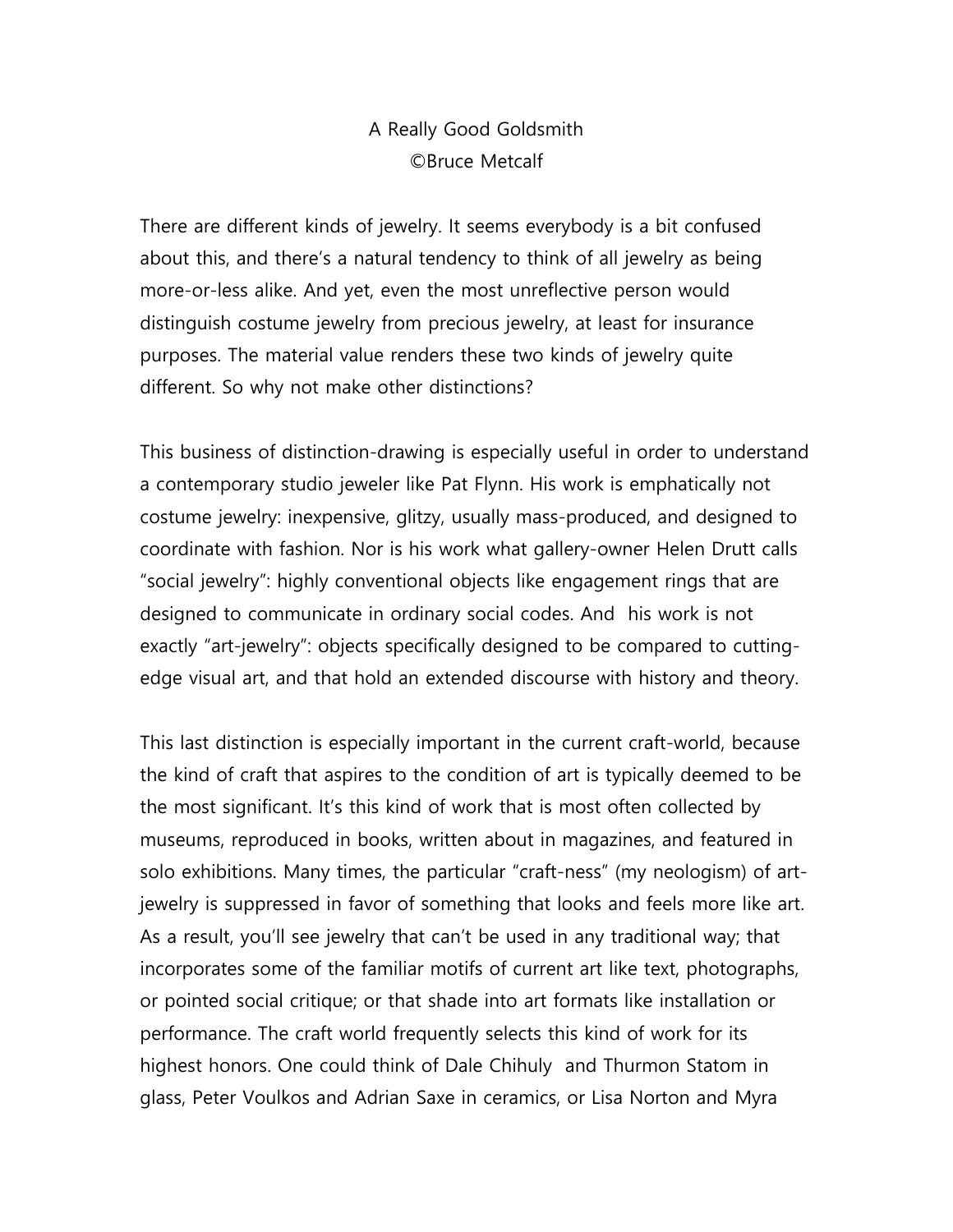Mimlitsch-Gray in metalsmithing. Ad while some of this work is very good, all the attending hoopla has the unpleasant side effect of making other, less artoriented work seem less interesting. At worst, too much enthusiasm for craftas-art can demote more traditional work to a lower order of quality.

Pat Flynn doesn't harbor great ambitions to an "Artist", in the sense of current artworld movements. He deliberately calls himself a goldsmith, because that term, with all its connotations of skilled work, most accurately describes what he does. Correspondingly, the kind of jewelry Flynn makes is classical goldsmithing, but in a modern taste. He is a highly skilled technician, with years of experience working in the trade, and more years of developing his signature mechanisms, finishes, and settings. His jewelry is highly considered and refined, worked out in series in which each piece is subtly different. His sense of the traditional goldsmith can also be located in his intentions about how his jewelry will be used: he truly wants his jewelry to be worn, rather than to be displayed as an art object. It's his attention to technique, his cautious development, and his insistence that the proper home for his jewelry is on the body that makes him a goldsmith, but these same qualities also make the craft-as-art crowd suspicious.

However, he is very much a contemporary goldsmith. Unlike traditional jewelers who were content to execute designs given to them by artists or taken from pattern-books, Flynn makes his own creative decisions. He has a specific set of goals, and is thoroughly self-conscious about his intentions. His sense of form is thoroughly contemporary, influenced by the twentiethcentury ethos of abstract design. These ideas of artistic self-direction, selfconsciousness, and abstraction are all markers of Modernity. So, Flynn has one foot in the traditional sense of the goldsmith, and the other foot in Twentieth-century Modernism. But to demote Flynn's work to a lower level of quality than "Art-jewelry" would be a mistake. To my way of thinking, he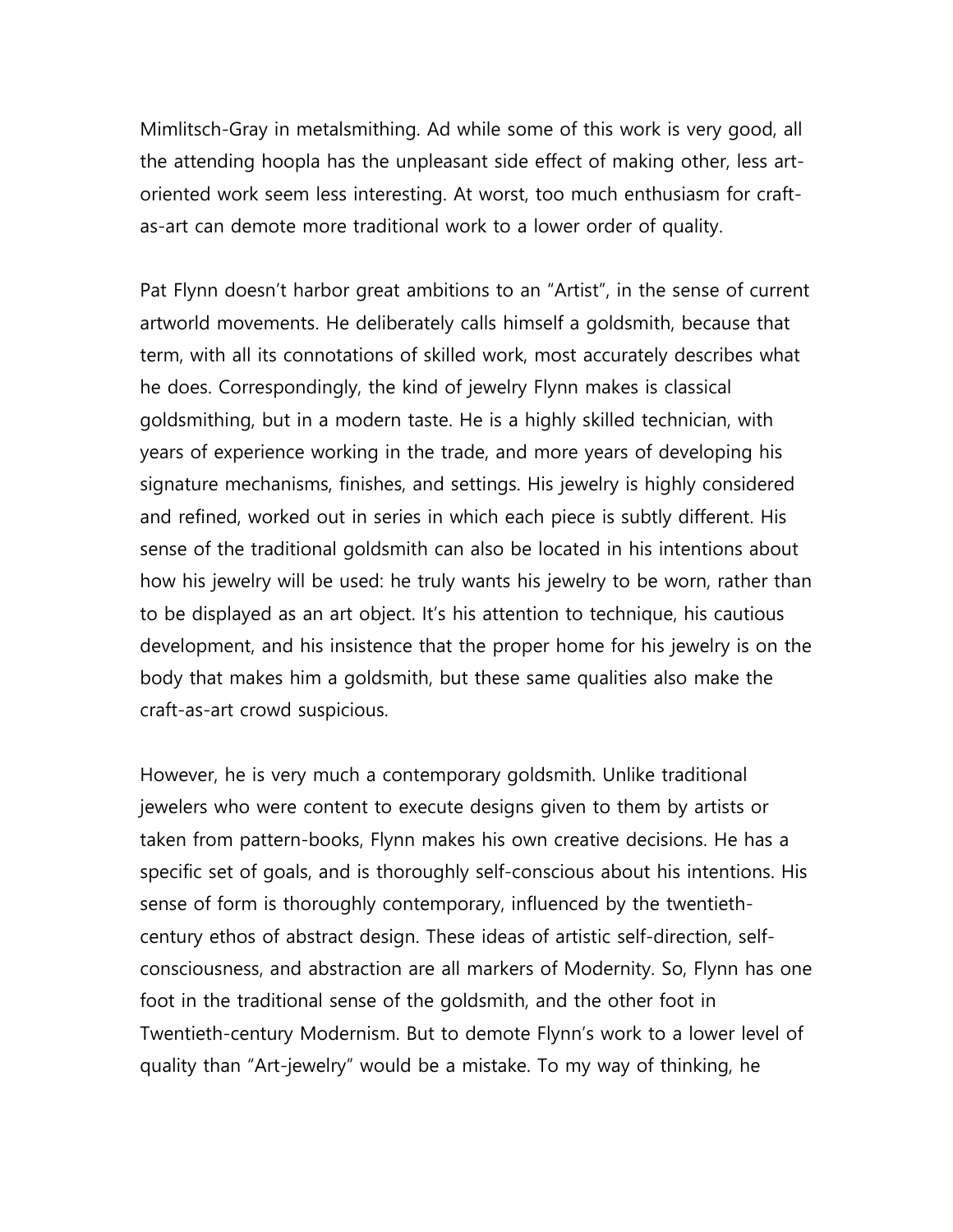doesn't make Art-with-a capital-A, but he is a very good jeweler. They are two different enterprises, and one is not inferior to the other.

At first, the attributes I just mentioned might not seem very special. On consideration, however, the creative goldsmith is necessarily a cultural critic. For instance, Flynn has to resist the idea that all things good and useful must be mass-produced, and thus he stands in opposition to everything the mass- market stands for. On the other hand, he opposes unimaginative craft, where handwork is placed in strict service to the bottom line, and ultimately comes to resemble factory work. For Flynn, the best object is made carefully and slowly and in limited numbers. Such a position refutes the assumptions of both big-money capitalism and socialism - a political position that I won't pursue. But it's there in his work.

Flynn also refuses to be cynical about his audience. He sees his customers as essentially like himself, and does not criticize them for being insensitive, philistine, or bourgeois. (Such accusations are a staple of the artistic avantgarde in this country.)

Furthermore, Flynn has no sense of the ironic distance that has become a necessary ingredient of Postmodernism. His jewelry is utterly sincere: here's a guy who *really* means what he does. When he alters one of his designs, he sincerely believes it will be more beautiful; when he sells a piece of jewelry, he sincerely wants the new owner to love the thing. There's nothing of the tongue-in-cheek, have-it-both-ways sensibility that informs some of the biggest art-stars of the past two decades, from David Salle to Damien Hirst. In his direct honesty, you can detect his opposition to the glitz, showmanship, and hypocrisy of the bigtime Art-with-a-capital-A business.

But Flynn's identity as a goldsmith is not just a collection of refusals. It also represents a series of assertions, many of which are wrapped up in his attitude about jewelry. For instance, Flynn says he loved to do repair. ( He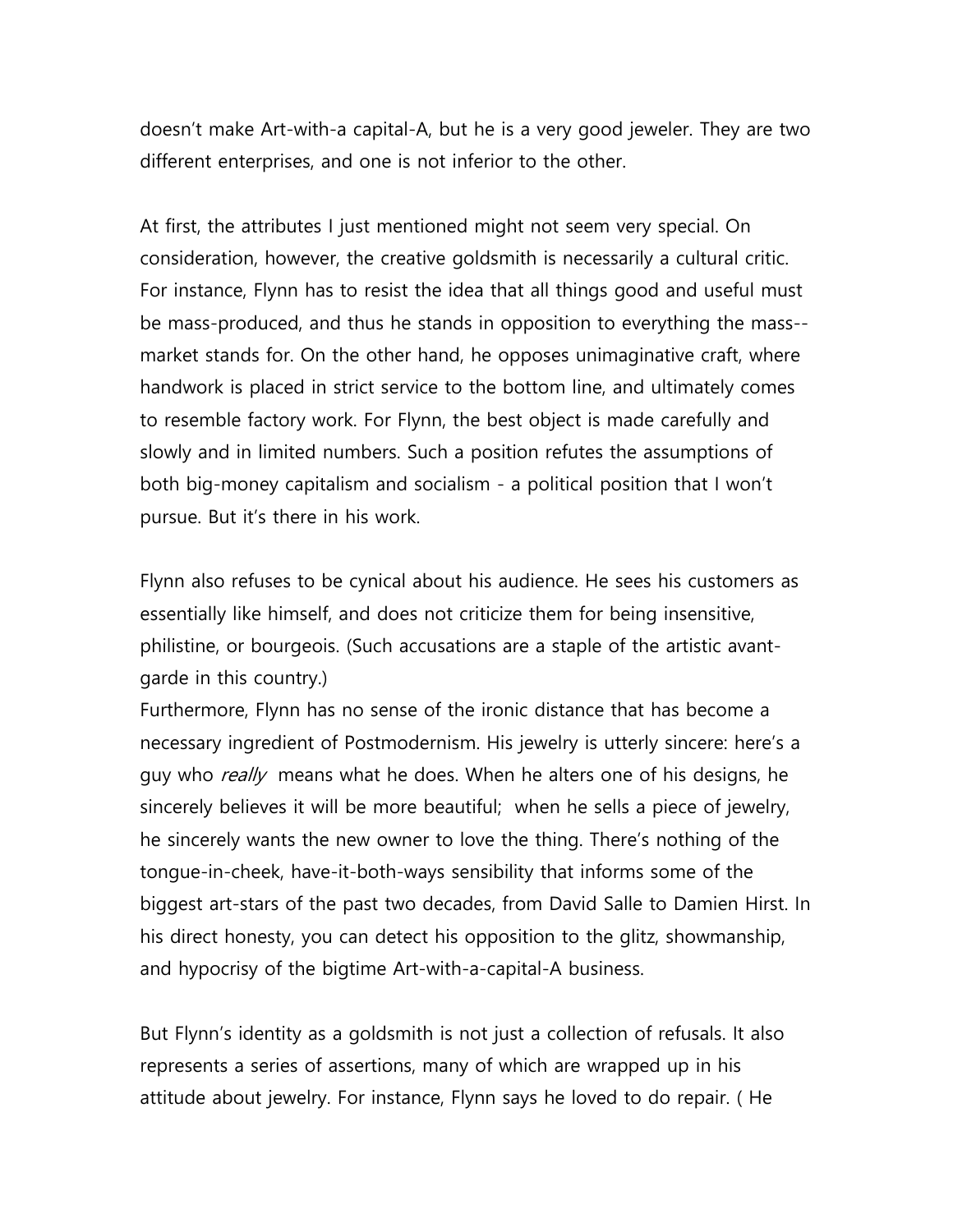used to do repair as part of his livelihood, but now he only repairs his own work. ) Inside the trade, jewelry repair is often regarded as a necessary evil, an apprenticeship that ambitious jewelers endure only at the beginning of their careers. Usually, they want to stop doing repair work as soon as possible. It's a tough job: demanding, repetitive, alternately tricky and tedious. But Flynn enjoyed the technical challenge of doing repairs, feeling that the work kept him on his toes. In addition, he says he likes to practice, something I have never heard another jeweler say. Flynn draws an analogy to a musician, who must rehearse the same piece constantly, and even perform simple exercises like playing scales, just to stay in condition. For Flynn, repair work was just another way to hone his skills, so that they were sharp when the need arose. These are the attitudes of a man who is passionate about his craft, and for whom labor is never a burden.

He also likes the idea of making worn-out and damaged jewelry useful again: extending its life, so to speak. The idea of the "life" of jewelry is crucial to Pat Flynn, and it's crucial to understanding him. Flynn says that he can't think of anything better than having somebody wear out his jewelry. At first, this might seem peculiar: asserting that his highest ambition is to have his work destroyed. But to have a piece of jewelry wear out, it must be worn, constantly, for years. It can't be set aside for special occasions, and it can't sit in a jewelry box. It has to become part of a person's daily routine, and that means it has to become intimately connected to that person's identity. Jewelry that is filled with meaning wears out, and the damage is proof that someone really cared about it.

Flynn bears witness to this process. For instance, when he did repair work, he noticed that people were full of anxiety about their jewelry. Sometimes this was concern that their precious gems would not be stolen, but more often it was the concern of somebody who had attached a great deal of feeling to the object, and was afraid of losing it forever. Flynn still welcomes these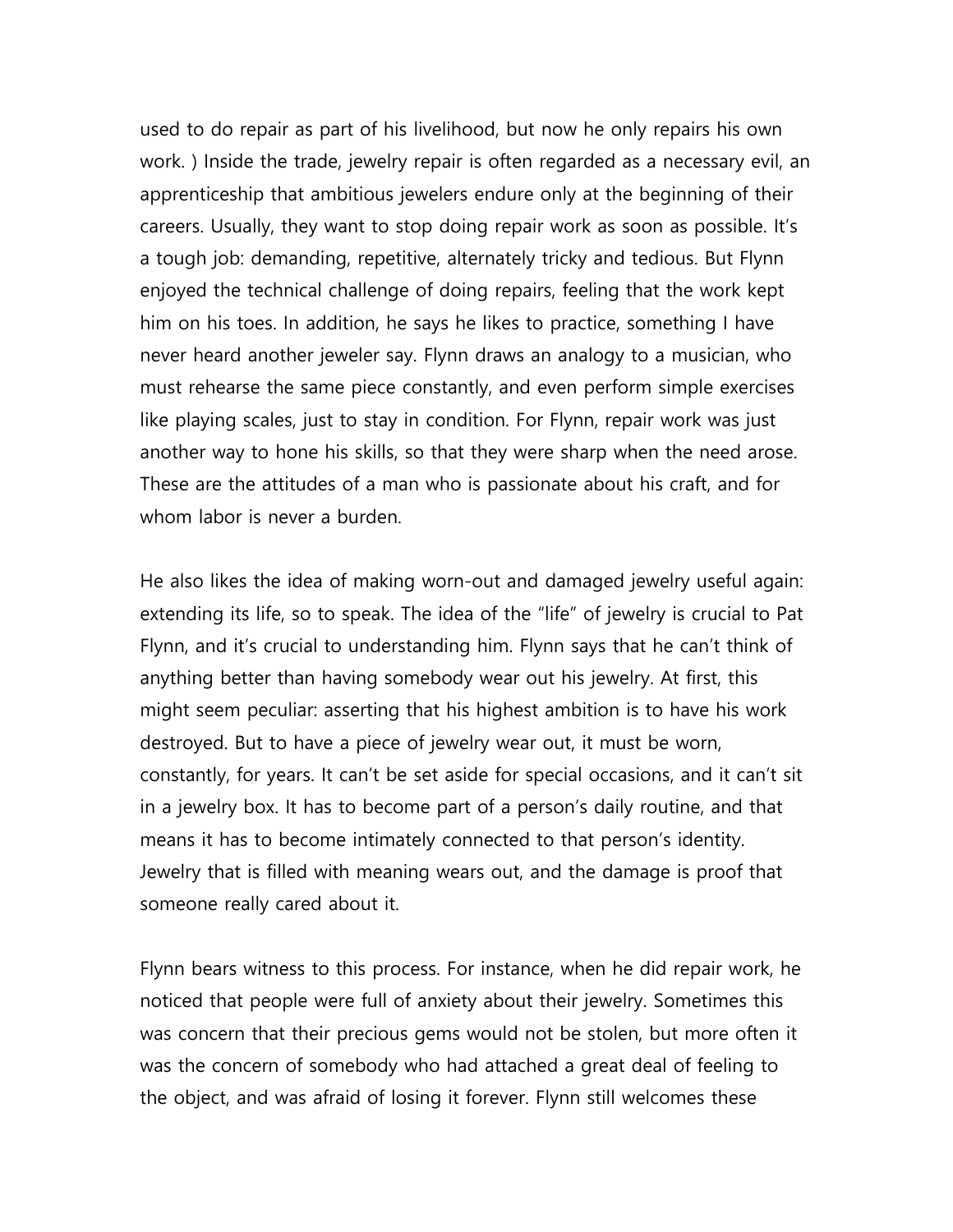feelings, and he designs his jewelry to attract them. He knows clearly that the care that he invests in his work will pay a dividend: people will make their own investments, too. They come to love his jewelry; they fill the objects with stories.

We all invest inert objects with personal significance. Everybody has souvenirs and mementos; everybody traces the trajectory of their lives with their collection of things. These objects can be anything, of course: from tools to shoes, from clothes to small appliances. Typically, people tend to think of these personal meanings as being sentimental, low-grade emotions, and therefore as having no artistic value. But if that's true, why do real people value their most sentimental objects so highly? ( It is said that most people, if pressed to decide what to rescue from a burning house, will choose the family papers and the family photo album. The family jewelry would probably come third. ) The problem, I think, is that some will favor theory over actuality; meaning in a book over meaning in somebody's life. Pat Flynn comes down firmly on the side of life-as-lived. He prefers the meaning of his jewelry to reside in the heart, not in a library.

But I digress. Jewelry, with its diminutive size and ongoing contact with human body, is particularly well equipped to receive personal meanings. Flynn is attentive to these possibilities, and provides a range of visual cues that invite personalization. For instance, it's easy to see that Flynn's jewelry is invested with an unusual amount of care. Edges are burnished just so, hinges mutate into visual accents, two otherwise similar pins might be set with stones in completely different patterns. Every aspect of Flynn's one-of-a-kind jewelry is minutely examined, and every detail is resolved. Flynn now makes his mechanisms, instead of buying commercial findings. This intense degree of scrutiny may not be apparent if you see only one piece at a time, but it becomes more obvious when a grouping of Flynn's jewelry is seen all at once. There are series of plain nail pins, nail pins with gems or pearls, shield pins,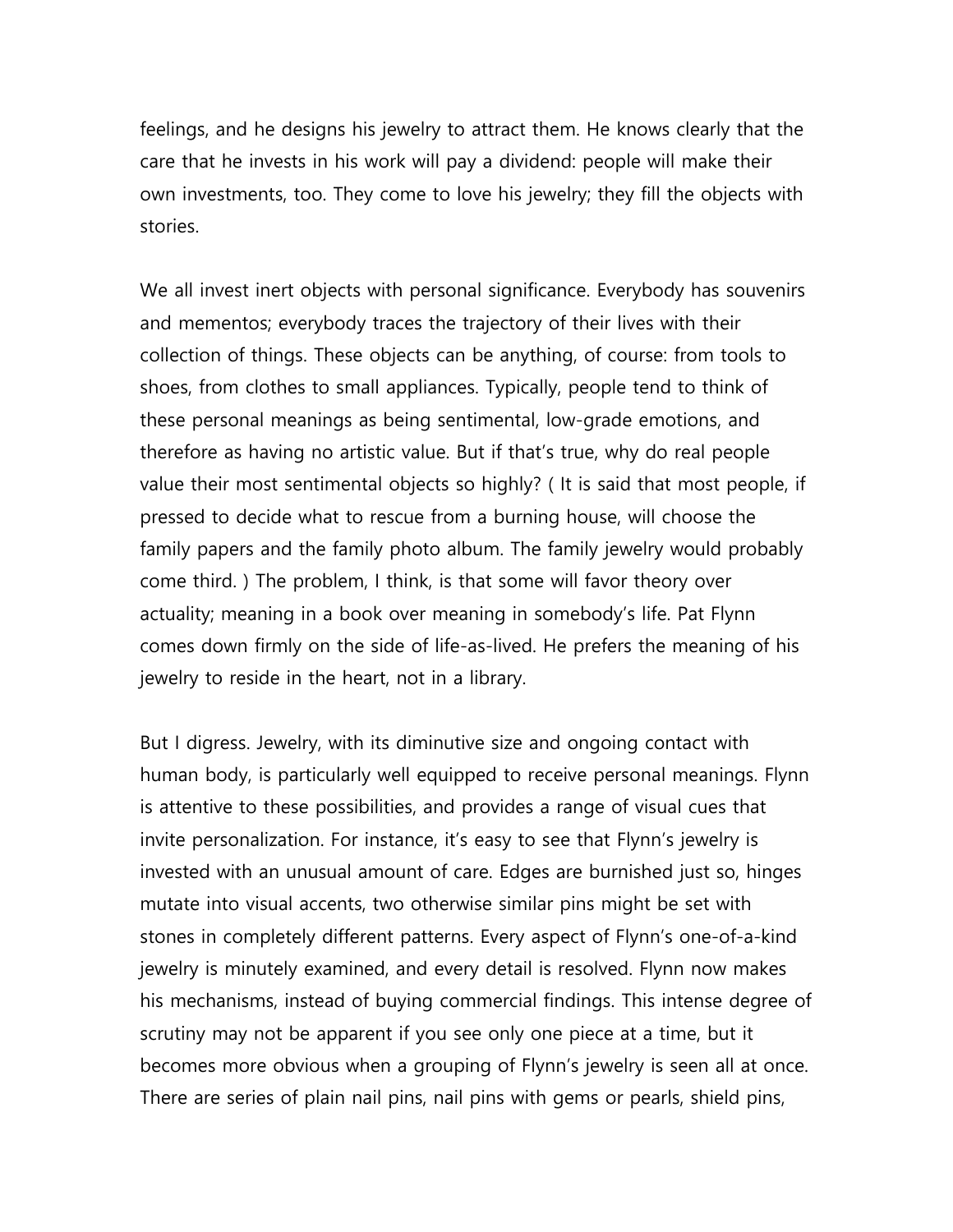and so on. Each series is line of inquiry. Subtleties become more apparent, and you can see how he works variations on a single design idea. All of this care, resolution, variation - work together to create an object that embodies its maker's love of his craft. This might sound mushy, but I think it's true: the object that has already been loved by its maker, more easily becomes loved by its owner.

This is one reason why people respond to Flynn's jewelry. (It's also why massproduced consumer goods will never fully displace craft.) People recognize the care and deliberation that is concentrated in his work, and they respond in kind.

Flynn has other ways to invite personalization. He is determined that his jewelry be both beautiful and sensuous. The beauty is easy to see in his craftsmanship, materials, and play of contrasts. Furthermore, he arranges his forms so that there is a rightness to them, a quality that is best perceived if the work of a lesser jeweler is placed next to Flynn's. Inferior work will have generic forms, while Flynn's shapes will be carefully modulated. In mediocre jewelry, different forms will be stuck together clumsily, while Flynn's will be placed elegantly. There is nothing reflexive or commonplace about the way Flynn designs, and it shows.

The sensuousness of Flynn's jewelry cannot be determined by eye: you must handle the objects to find out their weight and balance, their plays of textures; or the way they move on the body. To give only one example: when I first looked at one of his black nail brooches, it appeared to be prohibitively heavy. But when I picked the thing up, it was magically light: Flynn has gone to the trouble of hollowing out the back of the nail. I was delighted with this discovery. Significantly, my pleasure was accessible only through my body... and this was entirely by design. Flynn orchestrates a complex experience of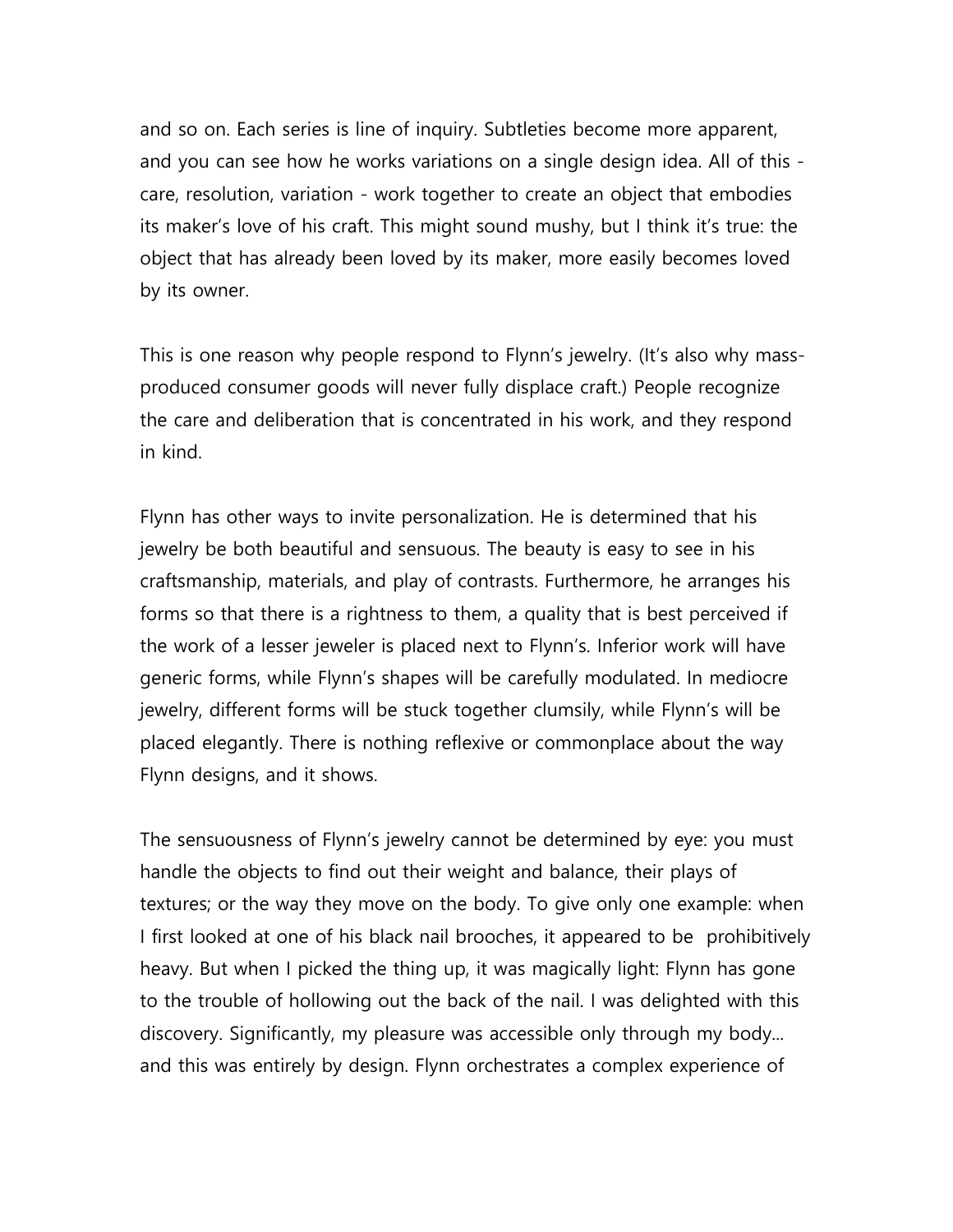eye and sense, of beauty and sensuousness. People are seduced. And once seduced, they get attached.

You can also see how he plays his jeweler's eye for detail against his (rather restrained) sense of rawness. The crusty black surface of the nails the carefully abraded finish on his gold, his slightly funky forms: all these contrast beautifully against the perfect mechanisms and the hard glitter of gems. But the crusty surfaces and irregular shapes have two other purposes. First, Flynn wants to create an element of uncertainty, where we cannot be completely sure these are contemporary objects. There is an air of antiquity about his jewelry, as if they had been found at an archeological dig, and were records of a lost culture. In our era of mass-merchandising, we are constantly assaulted with the new and the newer. This barrage of bright shiny things has the curious effect of making old, worn-out things more stimulating to the imagination. New things have the scent of manipulative hype; old things have the scent of history - and mystery. We cannot truly know the past, especially as it becomes more distant, and thus old things become the site of all kinds of imaginative projections. Some of these projections are sadly misinformed, but some of them express an authentic longing for a life where we are not subject to so many lies and deceptions. Looking at things that have the aura of age, people imagine a life in small villages, without advertising, TV, or election campaigns, locked into the rhythm of the seasons. It's this sense of longing that Flynn recalls.

Secondly, Flynn uses all those irregularities to remind us that his jewelry is not made by machine, but by hand. The machine-made surface is usually perfect, free of flaws, blobs, or crusts. Even when a mechanically reproduced object attempts to replicate the funkiness of handwork, each different object is exactly the same. There is no variation. They're cold. It's hard to detect a living, breathing person in such perfect things. So, I believe mechanical perfection and the absence of variation are qualities that resist the investment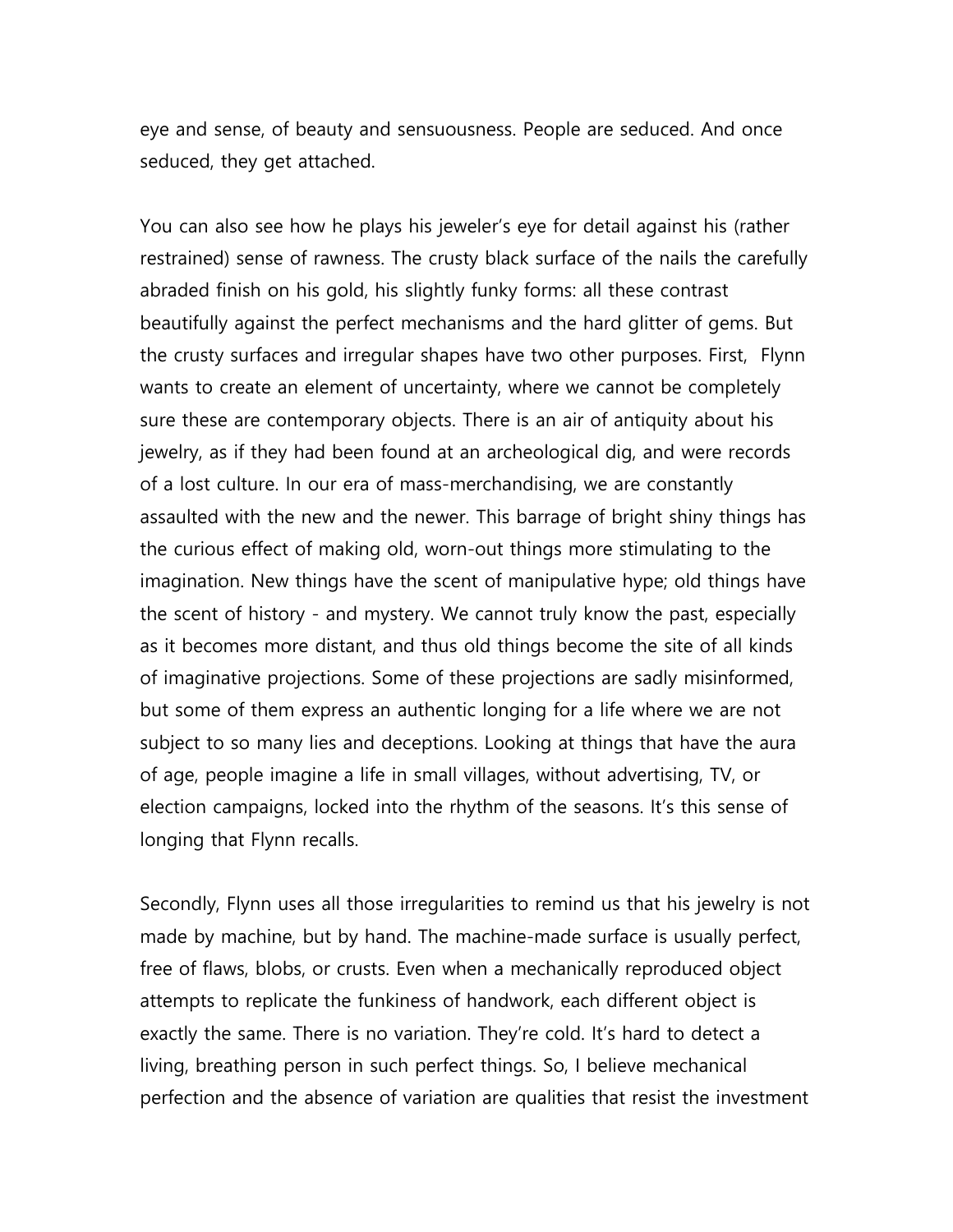of meaning. In contrast, the natural irregularities that come with handwork, along with variations from one object to the next, invite it. In other words, people detect the presence of another person in handwork, and something like a relationship ensues. The object becomes a receptive screen for the projection of meaning.

However, the trace of handwork can be overdone. Flynn complains about a certain kind of craft-show jewelry in which the makers cover their surfaces with "art-marks" - usually a collection of squiggles, x's, zigzags, and ersatz brush strokes - that are intended to be authentic artist's gestures. The trouble is, they aren't. Usually, they are little blips and dashes that are churned out without thought, and certainly without any revisions. (Remember that most "expressive" of New York School action paintings were often rehearsed and revised extensively, as in the work of Willem De Kooning or Franz Kline.) The artmarks that Flynn criticizes are not records of the difficult struggle to get it right, they're icons. They're elements in the grab-bag of popular culture, and can be sprinkled like pepper all over bad jewelry.

Flynn is adamant that he makes the real thing. He is deeply concerned about his "touch" (another term from action painting), which is to say that there are certain things he does to the metal that can't be designed ahead of time, and must be done during the process of making the object. Anybody who has worked metal for a while knows about these processes: there are some techniques that only an experienced hand can manage. Flynn's surfaces are a case in point. He will sometimes imprint a sheet of metal with paper, to leave a faint texture. He'll continue to build a complex surface: filing; sanding; and burnishing. In the end, the finish changes from one part of the object another, lending subtle emphasis wherever Flynn thinks it's needed. That's one of the fabulous things about Flynn's work, especially the gold brooches, because you see the surface going from bright to matte, or from velvety to raspy. This the touch of a really experienced goldsmith.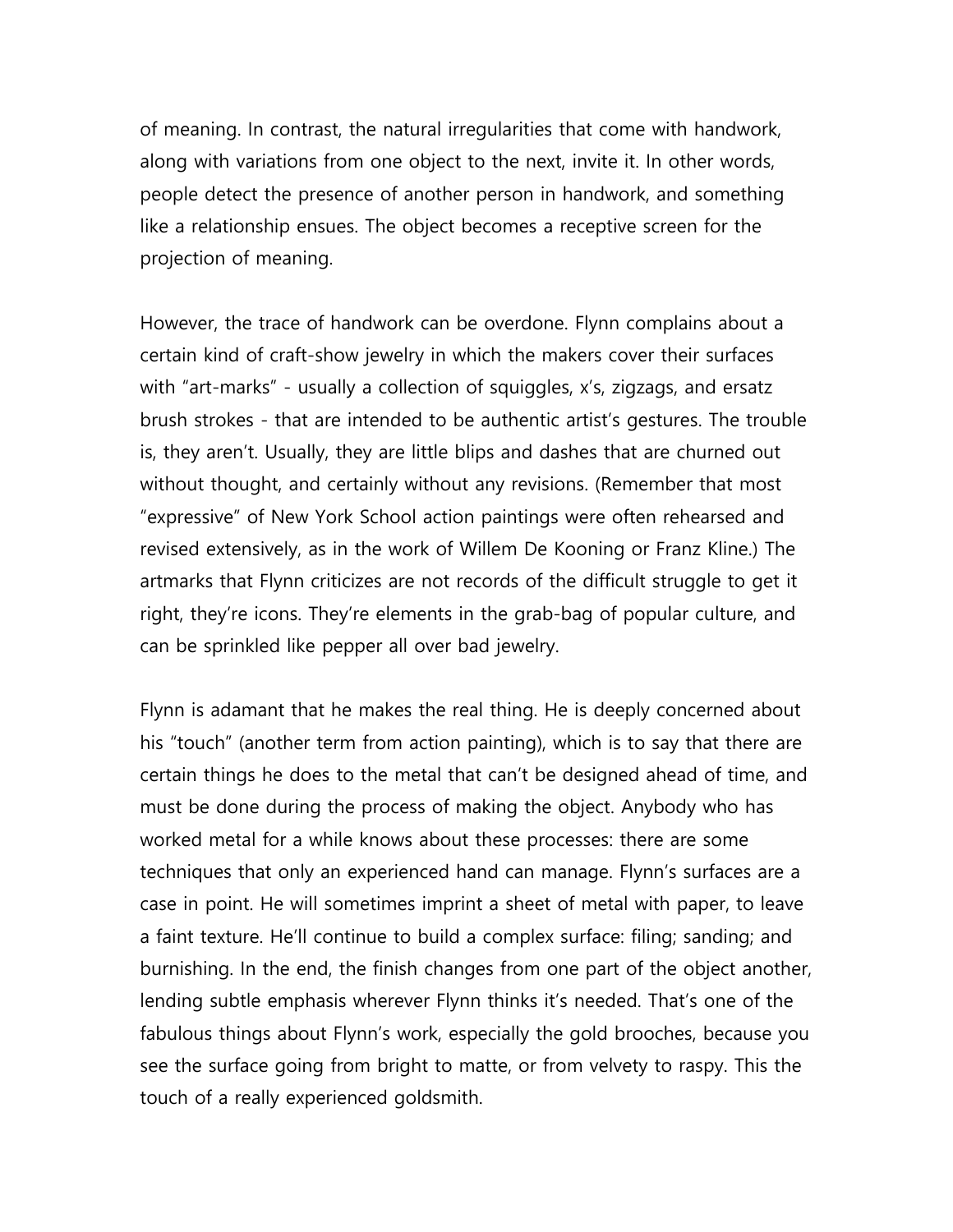All these qualities add up. The best of Flynn's jewelry ( and his cups, I might add ) are carefully wrought, signaling his intense concern. They are beautiful, they are surprisingly sensuous, they are easy to wear. They have an air of mystery, and they bear the trace of an expert craftsman's hand. Each of these qualities is calculated to invite the projection of meaning, and to accumulate memories. Flynn's ultimate purpose is not just to make a pleasing object: his goal is to make something that a person can invest with their own significance. Each piece of jewelry is an empty vessel, so to speak, waiting to be filled. And, as far as I can tell, they really work.

Regrettably, we no longer regard this process of accumulating meaning in ordinary people's lives as a suitable quality of Art. Nor do we regard the kinds of objects that invite it - jewelry like Flynn's, for instance - as Art, either. Perhaps we make this discrimination because almost everybody participates in the process of adding and inventing meaning, and we still want Art to remain an exclusive precinct. This is the nasty side of elitism - the impulse to exclude ordinary people from the aesthetic experience. Or, perhaps we demand a certain reflexive self-consciousness about the whole project, and we want Flynn and all the craftsmen and women like him to explain themselves.

Either way, the craft of making objects that ordinary people can invest with meaning is still vitally important. Consider the wider world of our material culture: everything we buy, use, and consume. We constantly encounter anonymous, machine-made objects, including everything from toilet paper and soda cans to automobiles and buildings. All these objects speak to us, but what do they say? I think everyone reading this essay has experienced enough of bland institutional spaces and disposable consumer goods to come to the same conclusion. In fact, the manufacturers of consumer goods seem desperate to make anything that people will relate to: consider Michael Jordan sports shirts or oversized sports-utility vehicles. Each of these designs